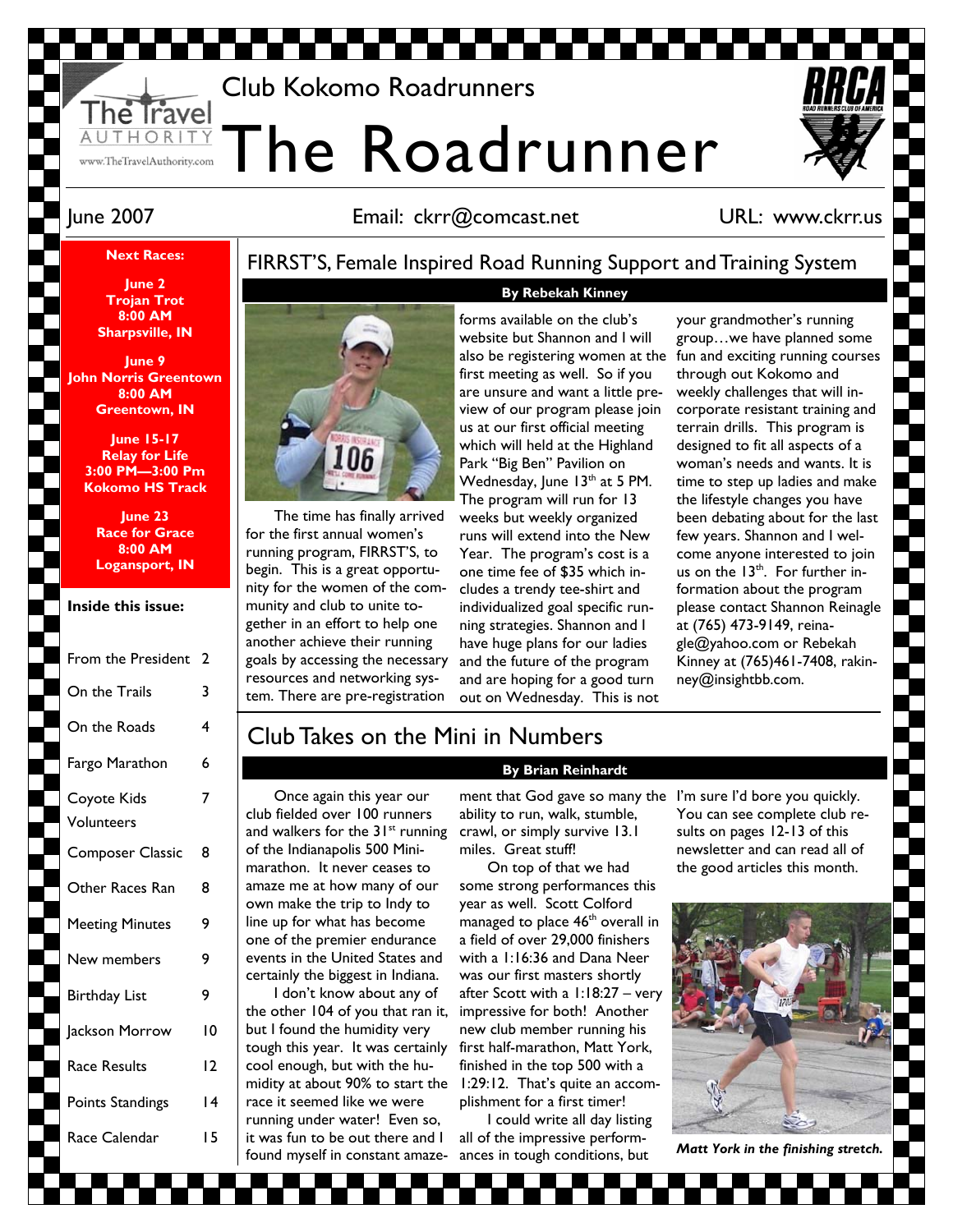### Page 2 The Roadrunner

### From the President



Indy MINI 2007-

A big thank you goes out to Charlie Skoog for putting up, stocking up, and tearing down the Club Tent at the MINI marathon in Indianapolis this year. I would also again like to thank TA Weber at Weber speakers for sponsoring this year's tent. We had a record crowd of members and non-members from all around, mostly from Kokomo, to join us at the tent. It was awesome to have such a great turn out from friends and family and other people in the area and have them lounge around after 13.1. This will hopefully show how much fun and supportive Club Kokomo is which in turn we hope to drive our membership higher!

The MINI this year was excellent weather wise once again. Maybe a bit on the humid side, but the sun stayed back behind the clouds and the temps were perfect. Be sure to register early this year as it seems as if the sell out date gets quicker and quicker.

### Dances With Dirt (DWD), Brown County Gnaw Bone, IN-

When Allison asked me what it was that I wanted for my birthday, I don't think that she was prepared for what I told her that I really wanted. I told her that I wanted to spend the day in Brown County and enter the Dances With Dirt 100K relay. Of course she was not really surprised with that request. So on May 12<sup>th,</sup> as I was fortunate to turn

#### **By William Irvin**

34, I participated in one of the toughest running races that I have yet to enter. As tough as the hills and the trails were, you really had to take in the beauty of Brown County State Park and what God has created for us all to enjoy. The beauty that was all around you took your mind off of the pain, for the most part.

 A few months ago, some guys from where I work sent me an email and asked if I would want to join in on their DWD relay team. Of course I accepted their proposal and we began to put together our survival gear list. After reading through DWD website and their recommended survival gear list I was pretty much intimidated and thought, "Should I be doing this race?!"

ready to turn 34 the next day and sleeping have been. I began to prepare for the  $14<sup>th</sup>$ The race started at 7:30 AM and with a 2-2 ½ hour drive to Brown County, Allison and I decided to join the other team members and drive down the night before and go camping-in a tent. Having spent most of our child hood weekends camping, Allison and I were up for the one nighter in a tent. However, I should have taken into consideration that I was getting on the ground was easier as a child. Needless to say we should have packed a dozen more sleeping bags for softer bedding.

feet from the woods and settled in for the much time to run the MINI this year that One of the team members, Matt Yarosz, who has frequented the Wednesday night runs in the past few years, decided that he was going to sleep under the stars to really appreciate nature. He lay his bedding down by the small campfire that we had going, which was about 10 night. As I exited my tent the next morning I peered out and noticed that Matt was no where to be found. I had to stop and think if there were bears in Southern Indiana or not when suddenly Matt popped up from the other side of the vehicles. Apparently during the night, Matt described what he thought to be a decent sized animal getting closer than what he wanted to in the nearby woods. After he had heard the animal getting closer and closer Matt thought that it would be wise to get closer to the tents and the main road and away from the woods.

After we cleaned up camp for our one night stay, we made it to the starting line where there must have been 40-50 vehicles with their relay teams hanging out beside them. Some of the team vehicles were decked out in costumes just as their team was. There was a team in orange jump suits (jail apparel) and there was a team where some of the members had diapers on. I have to say that if there was a place where eccentric runners gathered for a good time, this was the place to be.

The idea of the race was each team had 5 members. The race consisted of 15 legs all of different lengths. Each team member had to run 3 of the 15 legs. The legs were all very different in length anywhere from 1.55 miles to 6.75 miles, all on trail, up a ski slope (yes-UP a ski slope), and a couple legs just darted into the woods with tree markings that you had to follow. The race website had some discussion of removing or moving of trail markers as if to encourage for 'the fun' of the DWD experience.

As the day drew on, more a more trail markers were not where they should leg of our relay, a 6.19 mile hilly trail, in which I was hoping that all the trail markers were still intact. What should have taken me around an hour to run a 10k, close to a 10 minute mile-yes it was that hilly-actually took me 2 hours. I had been lost running through 16,000 acres of the Brown County State Park at roughly 4-5 o'clock with dusk coming soon and I was in fear of being lost all night. Tired and hungry and thinking that I did not take this was twice the distance that I was supposed to run, out of the corner of my eye I spotted a runner on another trail adjacent to mine that put me back on track.

When the race was over and my legs began to tighten up and muscle cramps began to set in, I looked back on the day and thought "WOW!" that was a lot of fun. How much more beautiful could it have been!? As the team awards were being given out and my team and I were hosing the days dirt off of our legs, we all looked at each other and said that as soon as we can sign up (continued on page 3)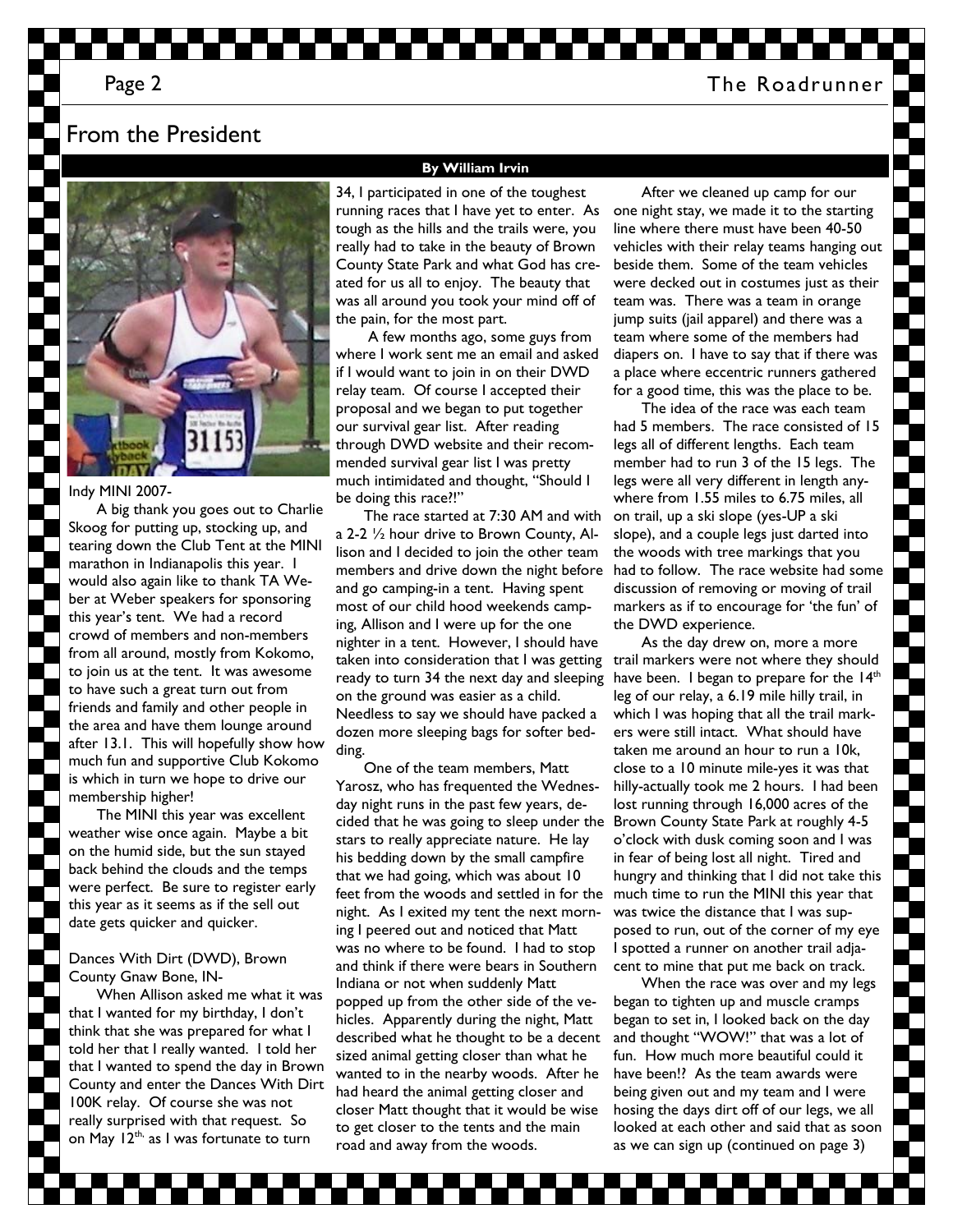### On the Trails



CK Weekly Fun Mile Adds Noon Version - I am happy to report that the growing turnouts for the Wednesday Fun Mile have begun to exceed even my own overly optimistic expectations. The loop at Jackson Morrow, which despite Free Fun Mile is for both runners and walkers and is held every Wednesday on the bike path at Highland Park. Starting May 30th we added a Noon version to accommodate 2nd shift workers and others who can not make the 6:00 PM race. Registration for each event takes place at the Concession Stand shelter 15 minutes before the noon and 6 PM starting times. Each runner and walker is given a place and time and the results are published in the Kokomo Tribune weekly. Winner of the first Fun Mile on

### **By Charlie Skoog**

April 11 was Mike Williams in 5:41. The May 23 Fun Mile saw a record turnout with 31 official finishers. The current course records for the run are 5:34 by Matt York and 6:39 by collegiate hoops star, Lisa Thompson. The walk records are 10:35 by Jerry Lambert and 10:39 by Mary Miller. Participants have included a number of new club members and many are motivated to improve not only their fitness but speed as well. For many pounds are dropping along with the times! Another plus is the families that are participating together including spouses, kids, grandkids, and grandparents. It truly is a fun mile!

Trails, Build Them and the People Will Come - Many of you have visited the Monon, Cardinal Greenway, Indy Greenways System, or the nearby Nickel Plate Trail. In Kokomo we have the 1.1 mile the lack of shade, is often teeming with walkers and runners. Imagine what our community would be like if we had a system of trails and bikeways to safely navigate for both recreation and practical purposes. Imagine if you could walk, run, or bike to the park, library, or store without having to pack all the kids in the car or van. Many in the Breakaway Bicycle Club are tired of waiting on the right official(s) to act on this and are taking actions to insist that community leaders "get with it." We have already started a letter writing

and email campaign to elected officials and policy makers. We are in the process of creating a petition in support of a local trails and greenways plan as a significant quality of life issue. I know a number of you share our passion and desire for a more user friendly community. Please join us in our campaign by writing letters and making phone calls in support of this agenda. Below is a letter from fellow cyclist Cindy Bernard that appeared in the May 30th Kokomo Tribune. There will be many more. Please feel free to jump on the bandwagon!

Kokomo and Howard County need to become more progressive in promoting cycling in our community. Growing cities and counties not only in Indiana, but throughout United States are all active in promoting bicycling, but locally we seem to be behind the times. Our city and county officials need to realize a community promoting healthy lifestyles can only benefit the citizens and bring an interest for those now commuting to work in Kokomo to consider living here  $\sim$  a winwin situation for everyone.

Fort Collins, Colorado is a very bike friendly city about the same size as Kokomo and has consistently been listed as one of the top places to live in the United States. In checking this website http://www.ci.fort-collins.co.us/parks/trails. php you will be able to see the many trails available (continued on page 11)

# From the President (continued)

we were all game for next year.

If there is anyone of you that are looking for a challenge, enjoy a team atmosphere, enjoy the beauty of the outdoors, and have the ability to live off the land for a short period of time while they send out search parties, then this race is for you!

Allison is looking for 4 others to join a team, but that does not stop anyone else from joining a team of their own. I encourage anyone who likes trail runs to do this race!

There was also a 50K and a 50 miler for those of you interested.

Coyote Kids-

The first week of Coyote Kids is the week of June  $7<sup>th</sup>$ . Ray has expressed his concerns in the past few weeks of not having enough volunteers contact him before the day it all starts. If you are planning on being at Coyote Kids and would not mind helping out PLEASE CONTACT RAY!! His email is rayraobin@email.com. Even if you do not plan on coming, but live in the area please come and help out, we need as many as possible to help out with this event! Ray talked to me the other morning and said that we have

more pre-registered than the total amount of kids we had last year receive trophies!

### Haynes Appearson-

The Haynes Appearson 4 miler is at the end of this month, please if you know that you are running the Haynes race preregister! Also, if you would like to volunteer let Bill Barnett or myself know so that we can have Bill's committee lists updated with those who plan on volunteering.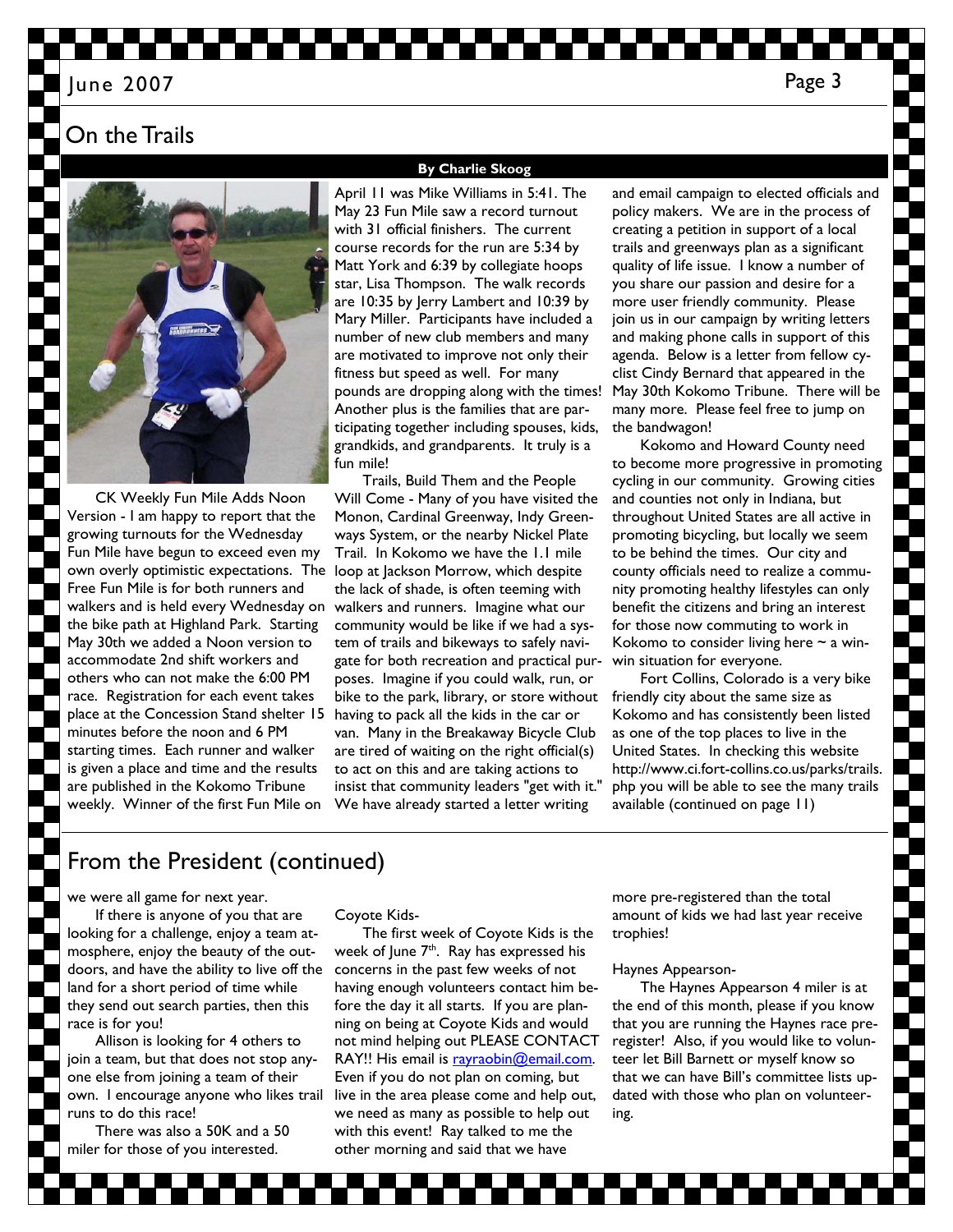### Page 4 The Roadrunner

## On the Roads



**CK scholarship winners share important lessons of life, running** 

Club Kokomo Roadrunners Mike Cowan Memorial Scholarship Committee members

John Wiles are proud to announce that the 2007 scholarship recipients are Laura and Sarah Bauson, Cameron Cunningham, Sarah Lee, Amber Longwith, Vanessa Lorenz, and Megan Tetrault.

We are even more proud to share some of the 'lessons" the recipients learned during the past year.

**Cameron Cunningham**, son of Greg and Renee Cunningham and June graduate of Kokomo High School, plans to attend Ander-Coach Stucker. She still makes time for runson University to study criminal justice and play baseball.

While at KHS, Cameron ran cross country for four years. In Cameron's junior season, the team won the North Central Conference and Cameron was Top 10 Allthe sectional and advanced to semi-state for the second year in a row.

"I started running cross country my freshman year for Coach (Ricke) Stucker," Cameron wrote on his scholarship application. "I was hooked after my first year of running."

Running cross country and Club mentally and physically, which he believes will help him throughout life.

"Running for Coach (Stucker) was a joy," Cameron wrote. "My father ran for him in his high school years. Coach always wanted the best for us and worked us hard numerous times. He always wanted us to do better and see us succeed."

**Vanessa Lorenz**, the daughter of Toney and Angela Lorenz and a June Western High School graduate, plans to attend Indiana University Kokomo, study psychology, and run with Club Kokomo.

Vanessa cannot remember her life without running. However, when she started running in the sixth grade, she believes she did it for the wrong reasons.

"I always wanted to do exactly what my brother (Vincente) did, which was cross country, basketball, and track," Vanessa wrote. "So I did. Also, I ran because my best

#### **By Johnnie 'O**

friend, Anna, ran, and I didn't want to do anything alone. I wasn't running because I enjoyed it. I was running because I didn't know what else to do with my life. Now that I have become older and hopefully wiser, I have seen myself grow and now I truly believe that I honestly run for the right reasons."

Vanessa has grown mentally, physically, and spiritually. She is proud of the person she has become.

Lorene Sandifur and succeed, and I want to help them grow into "My heart feels for others. I want them to the good people that they are meant to be."

> **Amber Longwith**, the daughter of Bob and Cathy Longwith, is a Kokomo High School graduate. She will be a junior next fall at University of Indianapolis, where she is working on a degree in communication. She has a 3.6 grade point average on a 4-point scale. Her goal is to work for a professional sports organization.

> While in high school, Amber ran for ning, because it is an important part of her life. When she can, she participates in Club Kokomo races, because the races provide her the opportunity to compete and see many friends she has made through running.

Conference. In his senior year, the team won may not be the fastest runner that there is, but "Running is an activity that I really enjoy. I I have fun doing it (most of the time). I am glad that I run because I think it is a great stress reliever for me. I always have a lot of stress from school. Also, running is keeping me healthy. I am grateful that I have met many amazing people that I would not have met if it weren't for running."

Kokomo races have made Cameron stronger Carrie Lee, is studying nursing at Indiana Uni-**Sarah Lee,** the daughter of Kim and versity Kokomo. She has a 3.6 grade point average on a 4-point scale. She will be a sophomore this fall.

> Sarah ran cross country in high school, and "even though I don't run at the college level, I still participate in Club Kokomo and other local races." Sarah was a points award age qualifier, and volunteers with her church youth group at the Kokomo Rescue Mission.

**Laura and Sarah Bauson** are the daughters of Bill and Cassie Bauson...

Laura will be a junior at Michigan State University in the fall. She had a 3.77 grade point average on a 4-point scale after the first semester of the past school year. She is an animal science/pre-vet student.

Last October was a high point for Laura as she finished her first marathon – The Detroit Free Press/Flagstar Bank International Marathon.

"After watching my mom run the South

Dakota marathon with Club Kokomo and after hearing about others who had completed marathons, I was inspired and I decided that I would like to run a marathon before the age of 20," Laura wrote. "So my mom helped me to fulfill that dream."

Laura and Cassie began training together in Africa when the Bausom family visited "God's mission field" in Zambia. In the fall, Laura continued her training at Michigan State, where she loves to run, "because it's a great way to get out of the dorms and have some personal time; there's a fun trail to run on along the Red Cedar River that takes you past Potter Park Zoo and on Impression 5 Science Museum's Planet Walk; you'll see other people out enjoying the day and runners will smile as they pass by."

When marathon weekend arrived, Laura was anxious and "somewhat worried," but she looked forward to accomplishing "something big" and "enjoying quality time" with her mother.

"The course was beautiful and the marathon was all it could be. When at last, weary and tired, I managed to cross that finish line, I was absolutely thrilled. I knew then that despite the groans that the thought of running sometimes elicited, and despite the times when it seemed I had to force myself to get up and run, running truly is an ability from God that I am so thankful for. Without a doubt, I know I love to run!"

In the fall, **Sarah** will be a senior at Anderson University where she is studying piano and flute performance. She has a 3.927 grade point average on a 4-point scale, has been on the Dean's list every semester, and a member of Alphi Chi (top 10 percent of the class) and Pi Kappa Lambda (music) honor societies.

"I am actively involved in the community at Anderson as the pianist for the Anderson Church of the Brethren. I am also employed as an accompanist and tutor for theory and aural comprehension at Anderson University."

Sarah has been a member of Club Kokomo since she was in elementary school and has run many races with her family. She has been a points award qualifier the last four years and age division winner several times.

"I enjoy running in my spare time on trails and sometimes on the indoor track," she wrote.

**Megan Tetrault**, the daughter of Ray and Robin Tetrault, will be a junior in the fall at Indiana Wesleyan University where she carries a 3.0 on a 4-point scale.

 Last fall, Megan changed her major from elementary education to social work. She plans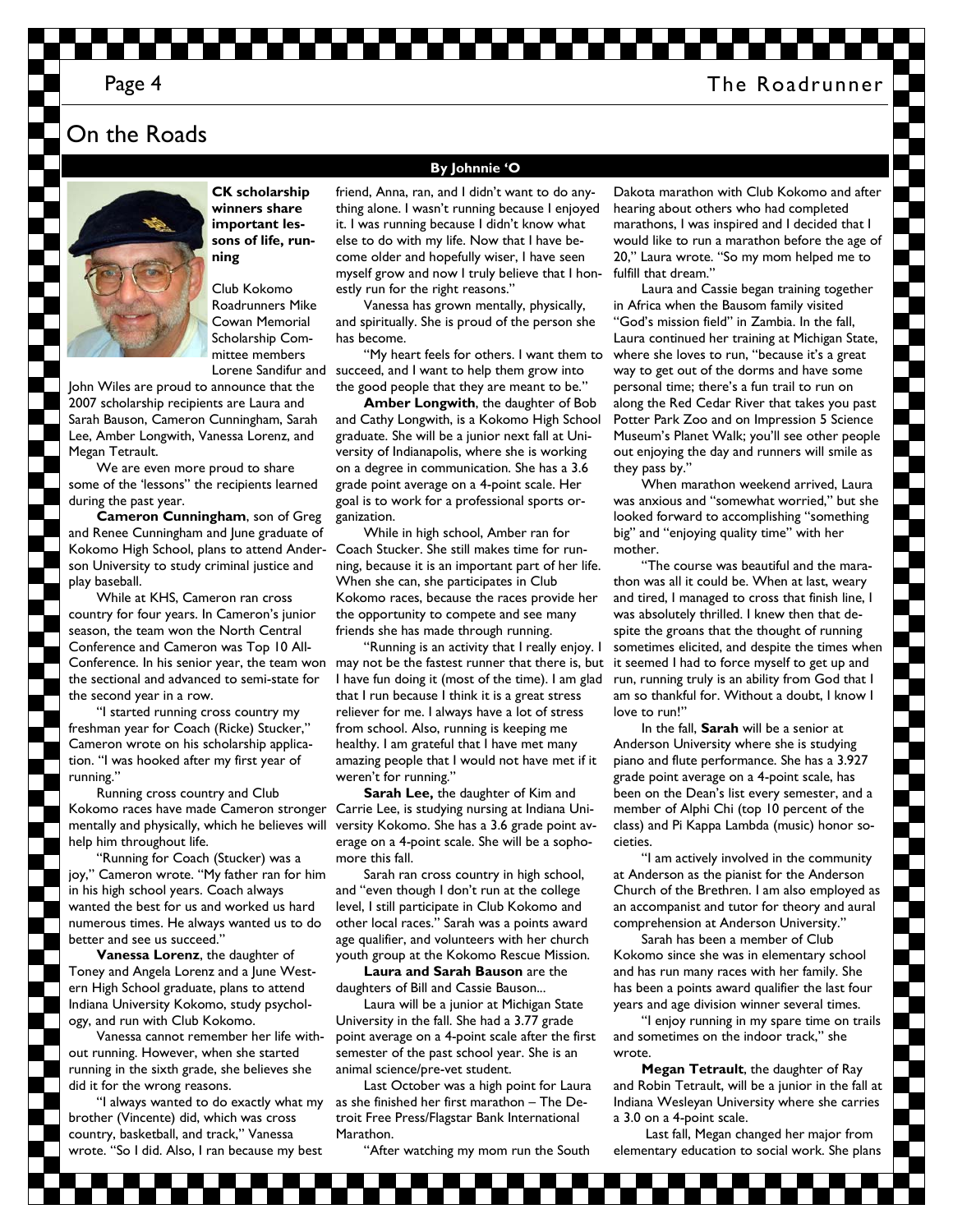# On the Roads (continued)

to work with school social work, foster care, or teen moms and adolescent girls. As a requirement for social work classes, she was a volunteer at the Boys and Girls Club of Grant County.

This fall, Megan will be a resident assistant in a new mentoring hall – Eastside. Her unit will have 18 freshmen girls. "I will be a resource, a friend, a sister in Christ, and a mentor to every girl in my unit and in Eastside Hall. I am excited to see the ways Christ will use me to build unity and relationships within the dorm and among the freshmen in my unit."

A major accomplishment for Megan during her sophomore year was finishing the Hodson Half Marathon, which has been hosted the last nine years in the spring by Hodson, the all-male dormitory on campus. She ran the mini with her sister, Melissa, and Melissa's husband, Jon. She had her second best mini-marathon performance, and her "legs felt great afterwards."

"One of the more eye-opening events of the past school year was the tragic death of Jenise Gang (Kokomo High School student who died in a traffic accident). She and I had run track together my senior year of high school, and her smile always lit up the track. She was a talented, spirited, and genuine

young woman. We were never super close, but she would always give me a hug when she saw me. Her hugs were not the typical reachout-hold-for-two-seconds-and-pull-away type. Her hugs were genuine; they reminded you that you were important in the world. They reminded you that you were genuinely loved and cared for. They reminded you how blessed you were to be alive.

"I wish I would have gotten to know her better, but Jenise's death taught me a very valuable lesson – cherish every breath, everything that makes you happy, and even to cherish every bad day, every heartache, and every disappointment. One day Jesus will call you home – maybe earlier than expected or maybe later. But the day is coming when your earthly body will cease, and your entrance into Heaven will be glorified and rejoiced. When that day comes, I want to know that I cherished every moment and opportunity life served me.

"Indeed, Jenise's death was tragic, but her life is one to be celebrated. Her life was one that you felt blessed to be a part of, even if it was only in one, small way.'

The lessons our young, scholarship recipients received this past year are lessons many of us have learned but perhaps have forgotten. We are thankful to them for the insightful reminders of what life and running are really about.

### **\$9,680 IN SCHOLARSHIPS**

There have been 42 Club Kokomo Mike Cowan Memorial Scholarships worth \$9,680 given to 23 youth since the scholarship was established nine years ago.

Encouraging youth to run was one of Lorene Sandifur's goals when she became president of Club Kokomo in 1998. CK sponsored the first Mike Cowan Youth Races that year. Three years ago, the one-day Cowan races were expanded into CK's six-week Coyote Kids Program.

With \$2,000 raised by the late David Kasey from Kokomo businesses, CK established the Mike Cowan Memorial Scholarship in 1999. Receiving \$250 each that year were Seth Daugherty, Jill Pennycoff, and Elizabeth Shockey.

Other scholarship recipients over the years include Christian Bahler, Grace Bauson, Ben Bruce, Josh Daugherty, Melia Harrison, Ryan Hurlock, William Irvin, Tim McBee, Stephanie Miller, Zach Newman, Bryan Phillips, Matthew Robertson, and Melissa Tetrault.

Today, the scholarship is funded by 50-50 drawings at CK races, and CK's Age-graded Race in August, which is directed by Club Treasurer Mark Shorter and past Club president Gary Jewell.

The amount of the scholarship depends on the money available and the number of recipients. Each 2007 scholarship recipient will received \$200.

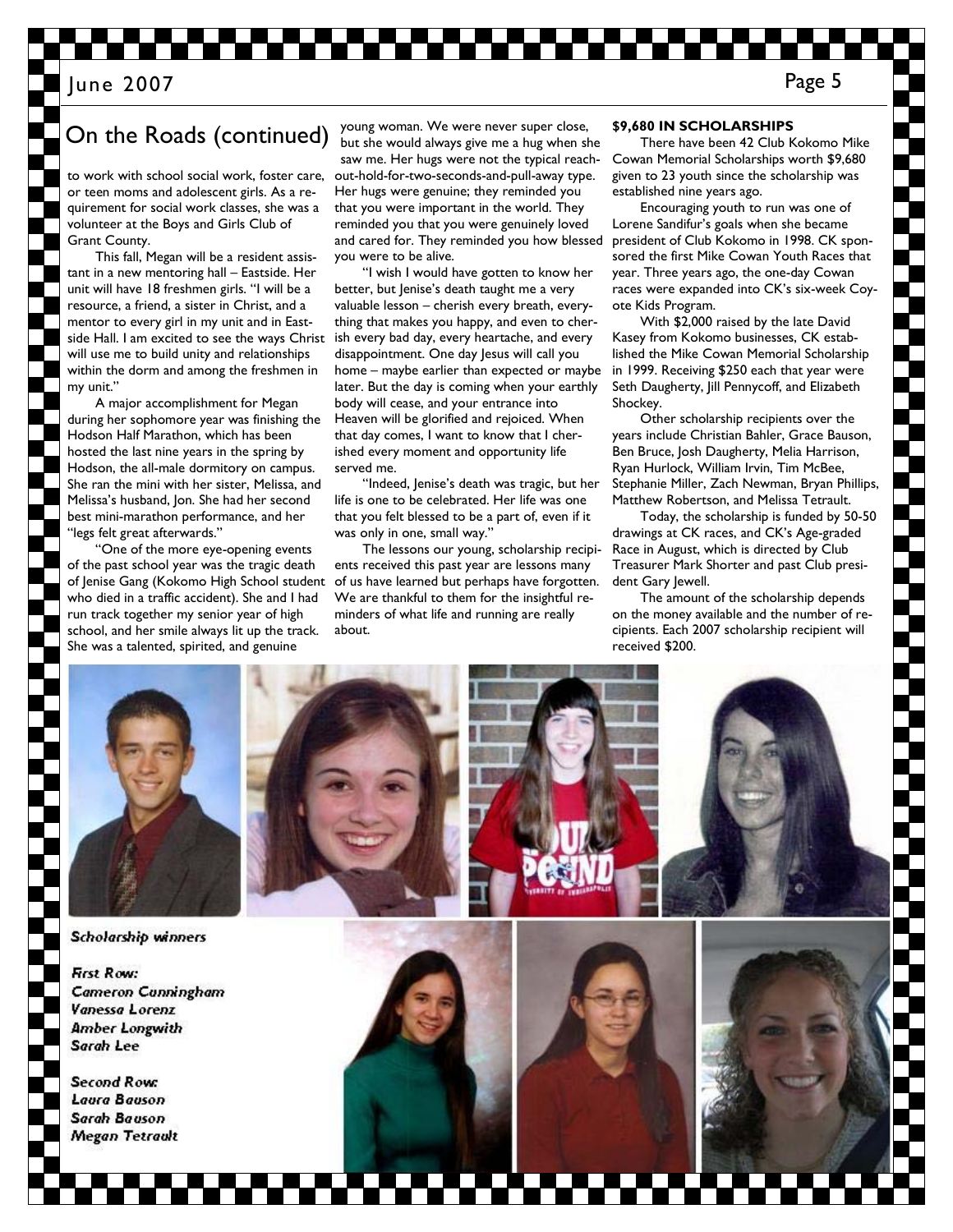### Page 6 The Roadrunner

# Fargo Marathon

The North Dakota marathon was a wonderful marathon. The city of Fargo has embraced this race that runs through neighborhoods and brings out crowd support the entire length of the marathon. For a city that size, I have not seen anything like it in all of my 11 marathons! Thursday, May 17th after my daughter Melissa got out of work, Scott Colford, Amy Black, and myself headed north to the next marathon. I was first to drive this 12 plus hour trip. I got the leg to Chicago during rush hour.... Yes, Chicago is a big city and it takes over 2 hours to drive through it during rush hour. Why do they call it "rush hour"? NOBODY was rushing! It was bumper to bumper ALL the way through the city. The company was too fun to make us complain too much. We laughed and joked all the way through the traffic. A trip with Scott and Amy only means FUN! I'm not used to the IPass lane and cash lane and was trying to avoid getting stuck behind cars in the right lane....a sign about construction...the cash lane.. "what did that sign say?" Nobody else was paying attention. A fine sign...\$200 plus for something.. oh no! Cash lane...better get over...oops.. baricades..I guess I am going through the IPass WITHOUT an IPass! What was that FINE for?? "It wasn't my fault, officer, there was no warning..." Yes, Scott was very helpful coming up with ideas about what to do. NONE of them GOOD ideas. Finally we stopped and asked at a toll booth and they threw a paper at us and said, "Fill this out!" Wonderful! I am not getting sent BACK to Indiana. They aren't impounding my car! There was one problem... I had NO idea WHAT the toll was where I missed it! I had NO idea what lane I was in! I had NO idea WHERE the booth was! I filled it out as best I could and sent 2 bucks! Keep the change!

We stopped for the night at 11:00 or so and decided to hit the road as soon as we were all ready in the morning. We arrived in Fargo in the early afternoon to 90 degree temperatures. NICE! We went to the awesome Expo and packet pick up at the Fargo Dome. The next order of business was finding pasta! We decided to eat a late lunch/early dinner. We got directions to an Olive Garden. Directions??!!.....in Fargo this became an adventure! All of the streets are numbered.....in ALL directions....and the numbers repeat...AND Moorhead, Minn is NEXT to Fargo and also has numbered streets....the SAME numbers! We did find the restaurant pretty easily with great directions from a woman at the Expo. It was DELICIOUS! Now off to the hotel....we drove around a LOT before we realized all of the information I just gave you. Our hotel was in Moorhead, Mn on 30th st NOT 30th St



in Fargo. Little detail...We finally stopped and asked for help as our map was a hopeless, endless ride down "No Outlet" streets that didn't tell you that. Once settled in our room we relaxed for the evening and prepared for the next morning. We hit the hay pretty early. It was HOT out that night when the thunderstorms blew in! They were loud!

Marathon morning...cloudy??.. NO, overcast and storms predicted...40 degrees or so...and 25 mile an hour winds! YUK! Just like in Indiana! We were COLD! We waited in the dome as long as we could. The flag was hanging from cranes and was HUGE. It was blowing STRAIGHT OUT! NOT GOOD! The race had half marathon runners, marathon runners, relays for the marathon, and a 5K race after we started. Over 6000 runners. They also had over 2000 kids in a youth run. Scott was up front and in the paper and Missy and I were at the back of the pack. It was warmer back there! Missy and I ran together, as usual, and chattered and listened to our music. We totally enjoyed the cheering spectators! They were out there ALL day with blankets, coats, gloves, fire pits, music, food, snacks, and smiles for us! It was truly amazing! At the 6 mile mark or so we saw Scott heading tow ard us in 2nd place. He was at the 14 mile mark, though! And he was clearly ahead of 3rd place! We cheered and smiled, waved, and whistled. He saw us! How could he MISS us! Somewhere around halfway I wasn't feeling very strong but thankfully Missy was. She kept me going. She kept saying after 14 miles, "I feel great today!" I was SO glad, because I wasn't. With about 5 miles or so left I told her to go on ahead and finish strong! I knew I could make it. I was starting to feel better, but not as good as her. We knew Scott was done and showered and waiting for us with Amy, her camera in hand. The race finished in the dome and as you come around the parking lot a TV camera flashes your face on the huge screens in the dome. How cool is that? Scott's finish was a lot more amazing than ours, I am sure! He finished in fourth place with an awesome race! The leaders were way ahead early and it was apparent they were going to stay there. When we saw Scott at mile 14 he was actually in fourth place. The 1st two runners were so far out there that we didn't even see them in the couple of miles we shared with the 2nd half of the race. Scott's time was 2:39:31! He was AWESOME! They paid prize money for the first 3 places. You will have to take a trip with Scott and ask him how many times he missed prize money by 1 place! He has some GREAT stories! Melissa finished strong in 5:32:51. That's her best time in quite a while. I finished close behind (continued on page 7)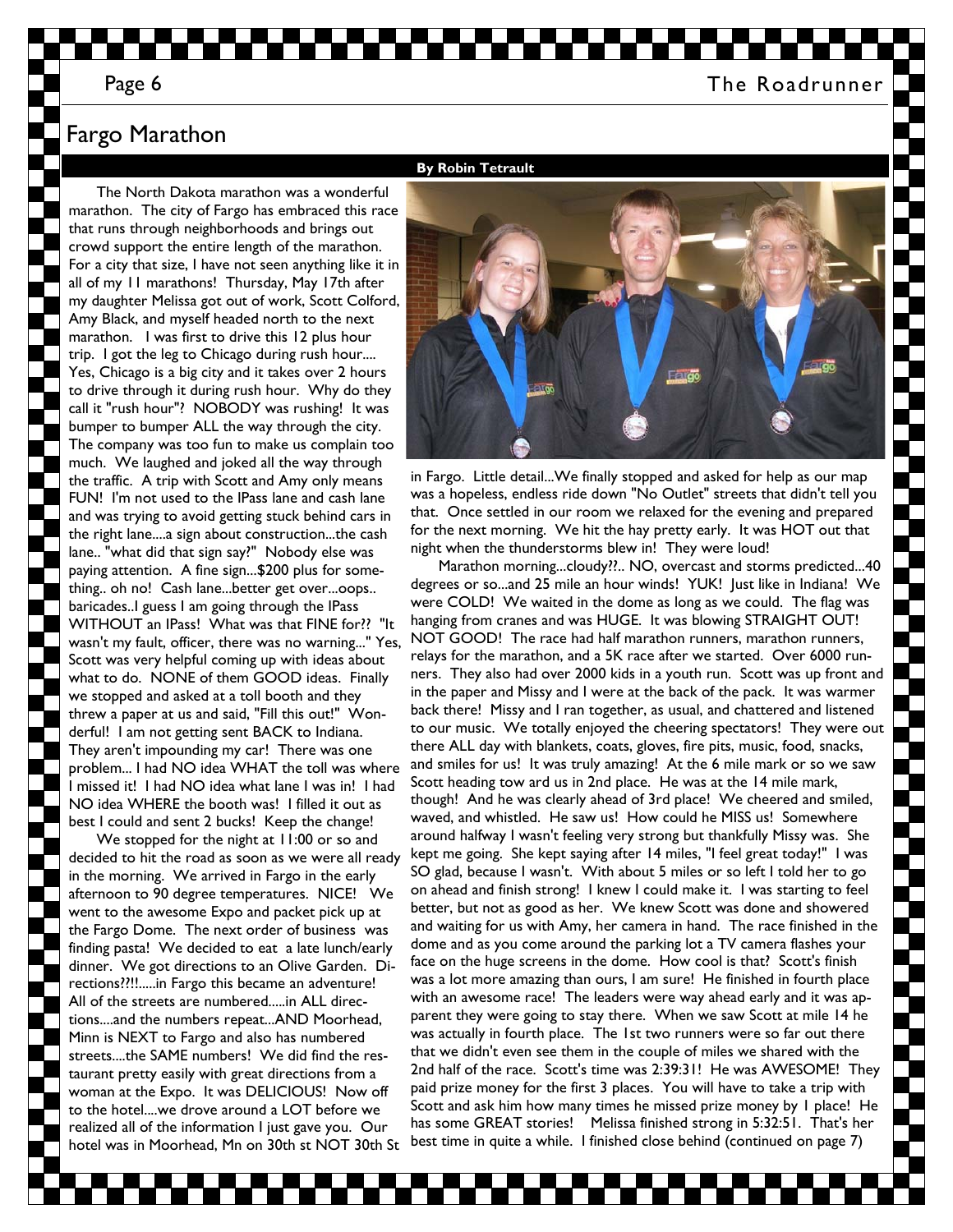Page 7 June 2007

 1. 2.

How did summer get here so fast? By the time you are reading this, there will be less than a week to Coyote Kids. We are still looking for people to help

us with this program. Stan "the man" Shuey will need another couple of people to help with the parking of cars. This is one of those MUST have responsibilities. Listed below is a list of the areas we need help with. Please take time to consider how you can be involved. Give me a call during the day at 454-5497 or evenings 854- 1393. The website for Coyote Kids is www.coyotekids.org The registration forms are available online. Tell as many kids as possible about this great running event. Pick up kids and bring them. Set Course Set-Up and Management up a carpool in your neighborhood. This is a tremendous opportunity for us to make a difference is a young persons life. And this makes a difference for our community! Parking Lot **Stan Shuey**  1. Sylvia Burgin 2. Vicki Boles 3. 4. 5. 6. Finish Line: **Michelle Tetrault**  1.Mike Deardorf 2. 3. Refreshment Line **Grace Fellowship Church Matt Tetrault**  1. 2. 3. 4. 5. 6. 7.

# 'Captain Coyote" Needs Some Volunteers

 3. 4. Registration:

 8. Staging Area Set-up

**Robin Tetrault** 

**By Ray Tetrault** 

### **Ray Tetrault**  Rebekah McKinney Charlie Skoog **Starters**  1. 2. 3. Chief Statistician and Web **Mike Tetrault**  Ray Tetrault 25-50 Yard Dash Team Team Captains: T.A. and Heather Weber 1. 2. Quarter Mile Girls Team Captains: Quarter Mile Boys Team Captains: Jeff Kuczera Half Mile Girls Team Captains: Half Mile Boys Team Captains: One Mile Red Team Team Captains: One Mile Black Team Team Captains: Two Mile Orange Team Team Captains:

**Relay for Life is from 3:00 PM on Friday, June 15, 2007 until 3:00 PM, Sunday, June 17, 2007. The survivor walk is at 6:00 PM and luminaries start at 9:30 PM. People can pick available windows of one hour to walk or run beginning at 3:00 PM. Contact Cindy Sanders for available times at 455-3129.** 

# Fargo Marathon (continued)

at 5:35:51! EXACTLY 3 minutes after her. What a great feeling to finish! People were still on the course for ALL of the marathoners. It was the best boost those last miles!

The highs and lows...Missy only had "highs"! My high was the finish on the big screen! My low was missing the cash booth! Scott and Amy said the same as Missy, "There weren't any lows.", except Scott missed the \$\$ Money!! He is a GREAT competitor and yet, he takes it

as it comes! Amy and Scott said, "It's never a boring trip with the Tetraults!" Missy and I would say the same thing about a trip with them!

They had over 600 people in the relay this come your friend! We plan on going back next year so Ray can get North Dakota. His knee surgery postponed THAT race for him. Missy and I would like to go back and do the relay. So if you just want a great trip and a great experience, but only want to run a few miles, come join us in the relay!

year. The aid stations and support were super. NO complaints, and it's FLAT! Think about it! The relay is a lot shorter than 26.2 miles!

Get involved with Club Kokomo events. Don't stand outside and say "I don't know anybody". Get involved. Help with Coyote Kids, sign up for the Wisconsin marathon club trip in the fall. You won't be disappointed. Our club is FULL of wonderful people just waiting to be-

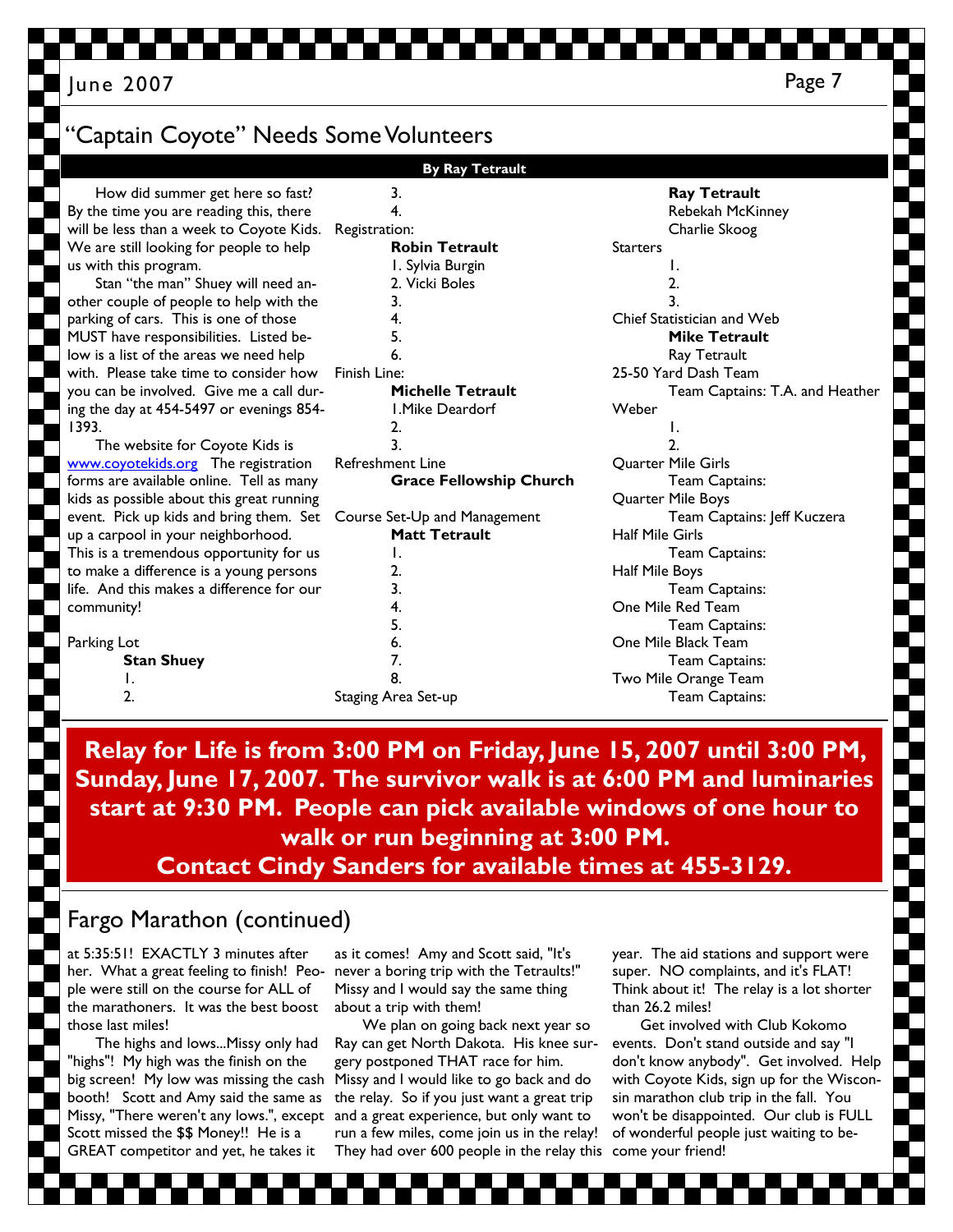## Page 8 and 2012 12:00 The Roadrunner

# Composer Classic

#### **By Charlie Skoog**

The Composer Classic 5K & Melodic Mile was held on May 26 in Highland Park. The former Symphony Run had a new name and that was just the beginning of the improvements. Credit for this outstanding race should start with the Kokomo Symphonic Society Executive Director, Beth Cecile Gentry, who came to Club Kokomo last fall and asked what must be done to improve the race. Working together with CK's Shannon Reinagle who is also a Symphony board member this dynamic duo produced a spiffy tri-fold flyer to promote the event, they secured sponsors and arranged to have improved awards and refreshments along with the excitement of having live music to start the race and keep the racers going. Unfortunately the rain put a damper on some of the planned music out on the course but what a difference the Sound of Music made and next year should be even better!

Despite the rain, which was heavy at times, numbers more than doubled this year over last, with over 130 finishers in the 5K races and Melodic Mile. With sunshine the event may have approached 200 participants but a fun time was had by all who decided to brave the elements. Winning the run in a time of 16:28 was B. J. Needler who has been dominating the local road running scene recently. The women's race was won in a fine time of 18:06 by Western Middle School 8th grader Waverly Neer. Waverly is ranked nationally for her age group as a track runner as well as XC and will further strengthen the Western Panthers already strong girls XC team in the fall. The Master's race was won by dad, Dana Neer in 17:18. Dana was challenged by Byron Bundrent who clocked 17:33. The Walk was won by Keith McAndrews in 32:59 closely followed by Mary Miller in 33:29.

Thanks to the many CK members who helped make this race a success. First of all CK Webmaster Garry Jewell took some outstanding photos illustrating both the racing action and the elements. To see all of the shots

from this race visit www.ckrr.us and click on Pictures. Thanks also to John Wiles who captained the Melodic Mile, Ray Tetrault directed the 5K finish, Kent Acton (Rhenda's main squeeze) was our timer, and Shannon Reinagle helped plan, stuff packets, worked registration, and still had enough energy to be the first Wyman Group finisher but was closely followed by boss Paul and his better half Shelly. By assisting in the direction, support, and execution of this race Club Kokomo was recognized as a major sponsor and further enhanced our reputation as an important quality of life contributor to our community. We hope to see everyone next year along with some sunshine at the new and improved Composer Classic 5K & Melodic Mile.



Above: Waverly Neer dominates the women's race.

**Below: Jane** Inman and Raye Jean **Swinehart** enjoy a nice wet walk.



# Other Races Ran

Kentucky Derby Half-marathon April 28, 2007 Louisville, KY 1. Matthew Downin 1:07:29 1w. Jill Jones (unknown time) 4951. Karen Bush 2:23:07 8252 Finishers

Free State Trail Run 40-miler April 29, 2007 Clinton Lake, KS 1. Michael Adams 5:54:22 1w. Deanna Stoppler 8:15:18 16. Gina Sheets 10:06:10 20 Finishers

Fargo Marathon May 19, 20067 Fargo, ND 1. Chad Wallin 2:31:20 1w. Valerie Gortmaker 2:50 4. Scott Colford 2:39:31 1115. Robin Tetrault 5:35:51 1195 Finishers

The Great Race Half Marathon May 28, 2007 Goshen to Elkhart, IN 1. Nathan Usher 1:10:18 1w. Blaine Freeze 1:29:58 80. Rhenda Action 2:17:38 89 Finishers

The Great Race 10k May 28, 2007 Elkhart, IN 1. Daniel Kipkoech 29:19 1w. Mercy Cheburet 35:32 168. Doris Griffith 1:03:47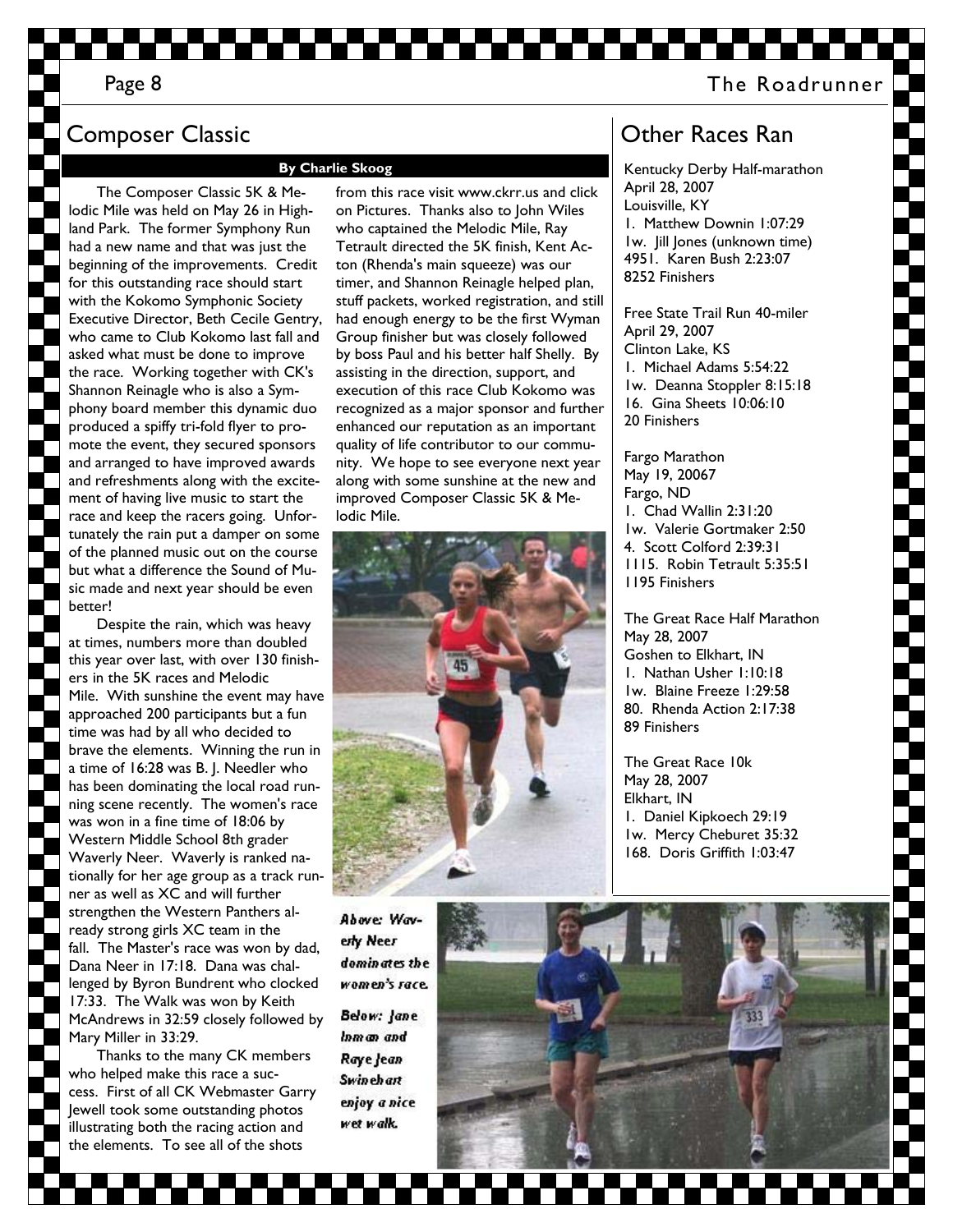# Meeting Minutes

Club Kokomo Road Runners Meeting May 7, 2007 6:00 PM

Members Present: Will Irvin – President, Ray Tetrault – Vice-President, Mark Shorter – Treasurer, Brian Reinhardt – Newsletter Editor, Jack Sanders, Charlie Skoog, Pat Robertson, Robin Tetrault, Milt Brown, Stan Shuey, Sylvia Burgin, Bill Barnett, Joyce Pennycoff, Chris James

Treasurer Mark Shorter opened the meeting at 6:10 P.M.

REPORTS Financial Report given by Mark Shorter

OLD BUSINESS

 Hall of Fame Committee 2<sup>nd</sup> reading of vote for committee to consist of Hall of lowship Church at 7:00 P.M. Fame members only Voted 13-0 in favor of. Adopted as a change to the constitution. Sponsorship Money By meeting time McGonigals, UAW 685 and Goodfel-

lows had verbally committed sponsorship to the club,

New members

**Diana Brown Brandon Mink David Mygrant Don Rogers** 

**Tosha Rogers Donny Smith** 

**lowship.** 



**Dona Smith Welcome to Club Kokomo!** 

# Birthday List

6/1 Kelly Swinehart 6/2 Melvin W. Hobbs III 6/2 Sergio Kubicek 6/3 Teena Van Meter 6/4 Kylie White 6/4 Christine Williamson 6/7 Ray Tetrault 6/8 Jake Bradway 6/8 Dona Smith 6/8 Dave White 6/10 Kim Anderson

6/10 Katie Hollinsworth

- 6/10 Ken Swinehart 6/11 Indy Mathew 6/11 Sharon Miller 6/11 Tony Robinette 6/12 Sean Callaghan 6/13 Diane Gifford 6/15 Vernon Graves 6/15 Brandon Mink 6/18 Lillian Elliott 6/18 Bruce Savage 6/19 Dick Summerton
	-
- 6/21 Brett A. Sanders
- 6/22 Carol Savage 6/23 Gina Sheets 6/24 Zoe Irvin 6/24 Joe Rangel 6/25 Heather Mehring 6/26 Raye Jean Swinehart 6/27 Ray Bradway 6/27 Marie Nichols
- 6/27 Mark Shorter

6/22 Michael Lake

- 6/28 Debbie Riffe
- And a sincere apology to a very special Griffin Irvin for failing to include his first birthday, May 22<sup>nd</sup> of last month.



but no money had yet been collected.

\$6.00 for all you can eat

Entertainment included

New trailer is ready for pick-up

with club colors and logos.

Meeting adjourned at 6:53 P.M.

6:00-9:00 PM

lowship

Pasta Feed at Grace Fellowship for Haynes Apperson Race

Profits will be split between the club and Grace Fel-

Will will check on possibility of having trailer painted

**Next meeting scheduled for June 4, 2007 at Grace Fel-**

**Grace Fellowship is located on the northeast corner of Union and Jefferson Streets. Feel free to bring a snack to share with all. Drinks will be provided by Grace Fel-**

NEW BUSINESS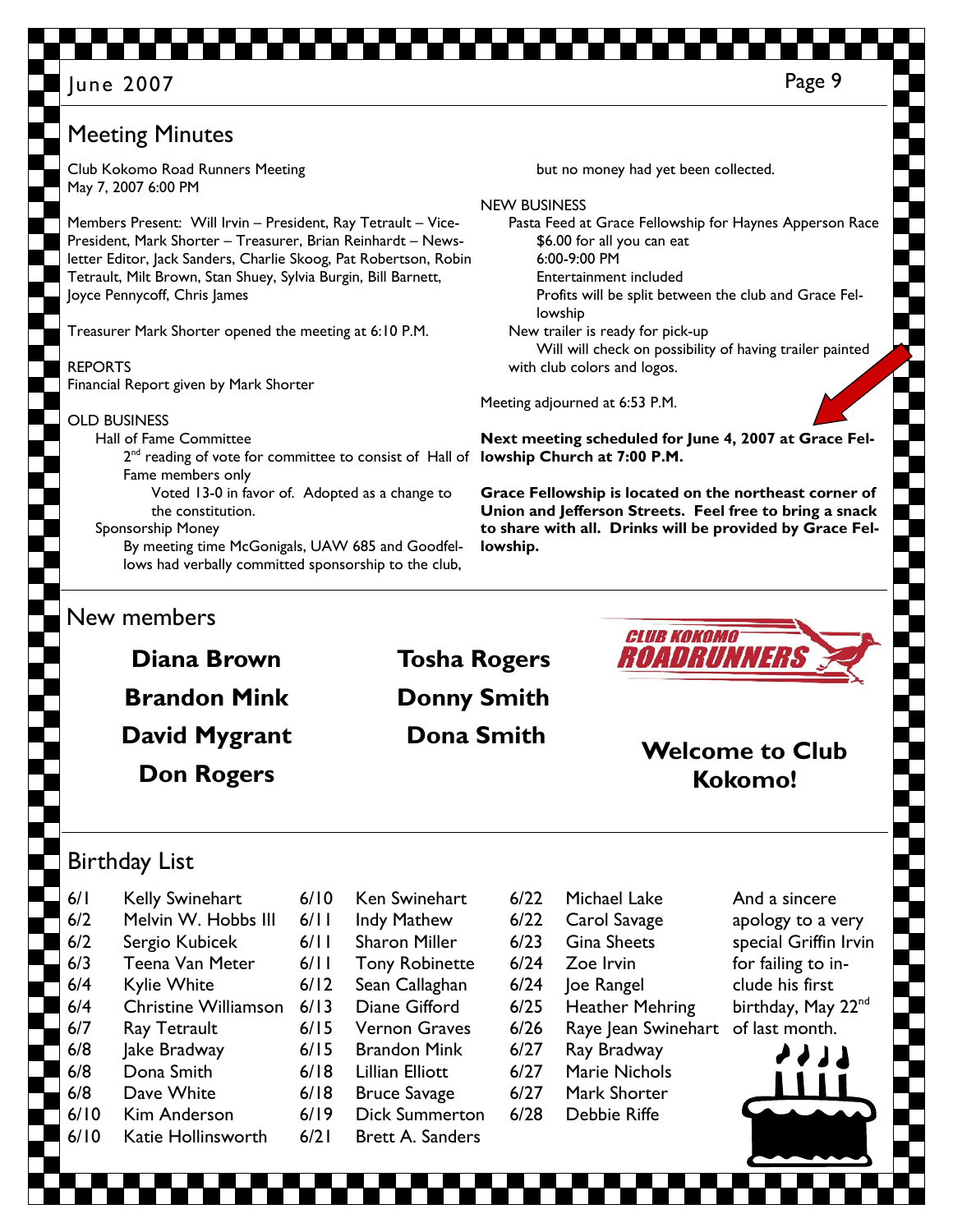## John Norris Jackson Morrow



*Dana Neer closes in on the finish line for a strong second place finish.* 

It seems to me that in most cases John tried to challenge us with tough weather conditions for his races, but he decided to be very kind for this years Jackson Morrow event. Runners and walkers were greeted with perfect 50 degree weather, sunshine, and very little wind. Who wouldn't like that?

I personally like courses where you



*Phil Leininger brings it home just in front of Josh Revils.* 

#### **By Brian Reinhardt**

get to pass other runners and walkers going in the other direction so this course is a fun one for me. Yeah, it might slow us down a little bit, but the chance to offer an encouraging word or be cheered by fellow runners and friends is well worth the 2 or 3 seconds that we might lose along the way. All might not think so, but they might just have more fun if they did.

Following local runner BJ Needler from Wabash was our own Dana Neer as both the first club finisher and the first masters runner as well. I don't know how he runs like that "at his age" but he sure does pick them up and put them down. He finished with an impressive 22:34. I feel sorry for the 45-49 age group record next year!

Our top female club finisher was also the first master as well. Michelle Hollingsworth finished with a very solid 30:16.

In the 5k walking competition we had a very exciting finish as both Rick Spencer and Mary Miller finished with identical times of 32:17 with Rick edging out Mary for the overall win. However, Mary shattered her own club record by almost a minute. Seems that an opportunity to win

a race outright had a very positive affect on her performance.

Another noticeable detail of this event was the change in logo design of the Norris Insurance shirt given out to all race participants. While there is differing opinions about whether change is good, I personally like the new design. For those that don't like change it sure didn't change much so all should be at least somewhat appeased by that. John did assure me that it was the young blood in his organization that made the decision because he simply didn't have the design capability to do that on his own. I guess a man of many tal-



*Michelle Hollingsworth was the 1st club finisher as well as the first Master.* 

ents doesn't necessarily have them all.

Once again I first offer thanks to my Lord and Savior and secondly to John and his crew for putting on another stellar event. John, you ROCK!



*Rick Spencer nips Mary Miller at the line to win the 5k Walk event.*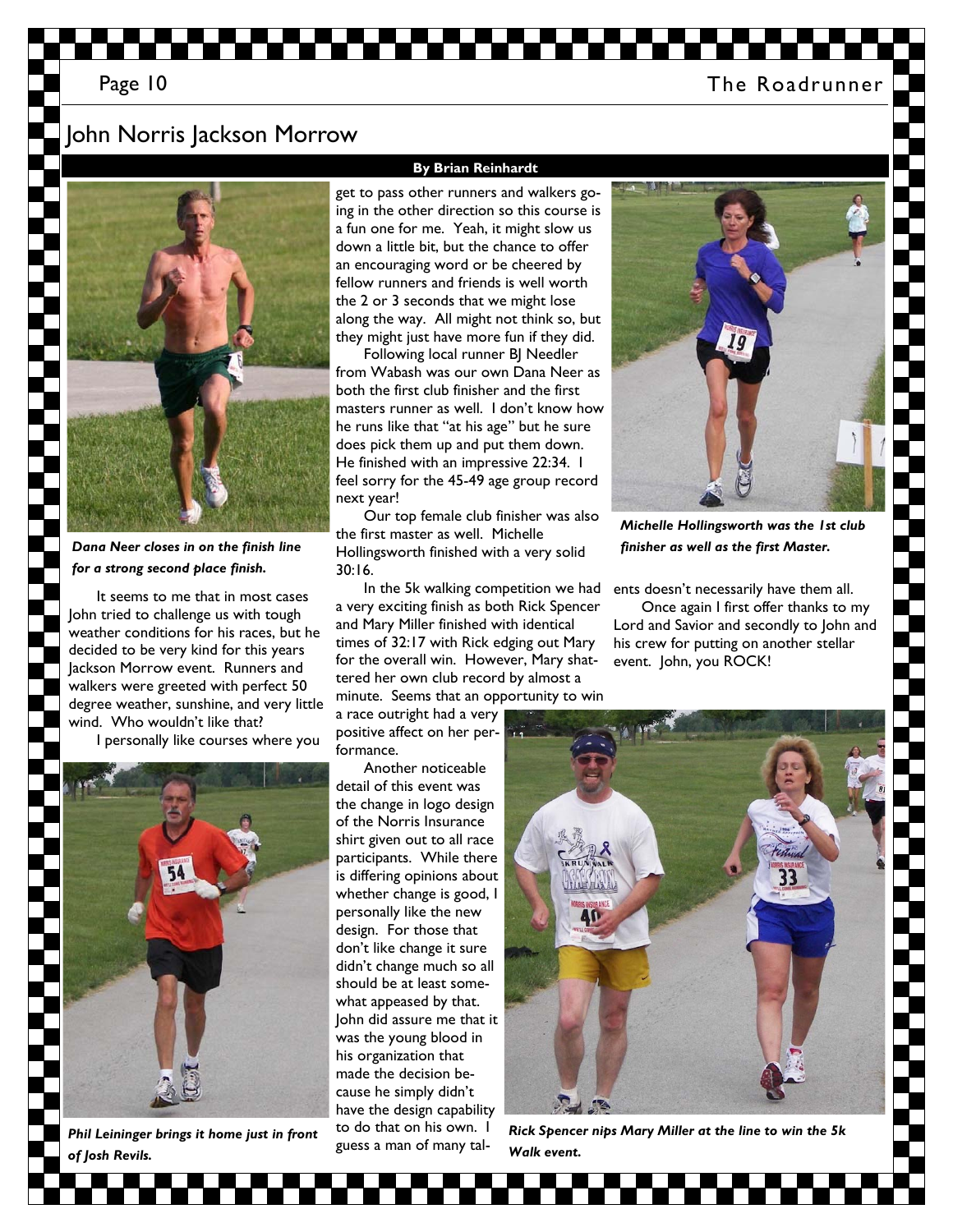

*Everywhere you look you see a Bauson! For example, at the Jackson Morrow race I saw Bill, Cassie, Sarah, and Grace. What, only 4 of 8? Below are Mark Rodgers, Kim Lee, Keith Hill, and Earl Strong just in front of Kathy and Emily Allen and Tim Revils.* 



**If you want to order club gear you need to get your order form with check attached in to me as soon as possible. I have to have at least 12 items to screen in order to be able to place the order. If you have any questions contact me at the email address on the front of the newsletter.** 

### On the Trails (continued)

throughout the city for biking, walking, running, etc., as well as the ongoing future plans for more trails. In addition, nearly every street in Fort Collins has a bike path. It is safe and easy to get around town on a bicycle. A recent study states that 78% of its citizens use the trails. Kokomo could have similar usage if trails were available. The heavy

usage of the trails in Jackson-Morrow park bike trails which are heavily used. Check show there is a strong interest in our community.

Marion and Hamilton Counties in Indiana are very progressive in encouraging bicycling, providing many trails available for old and young alike to bike and walk. In addition many other counties throughout the state have constructed

this website http://www.indianatrails.org/ to see what is currently available and being constructed. Kokomo and Howard County need to join our neighbors in promoting healthy lifestyles and safe bicycle riding.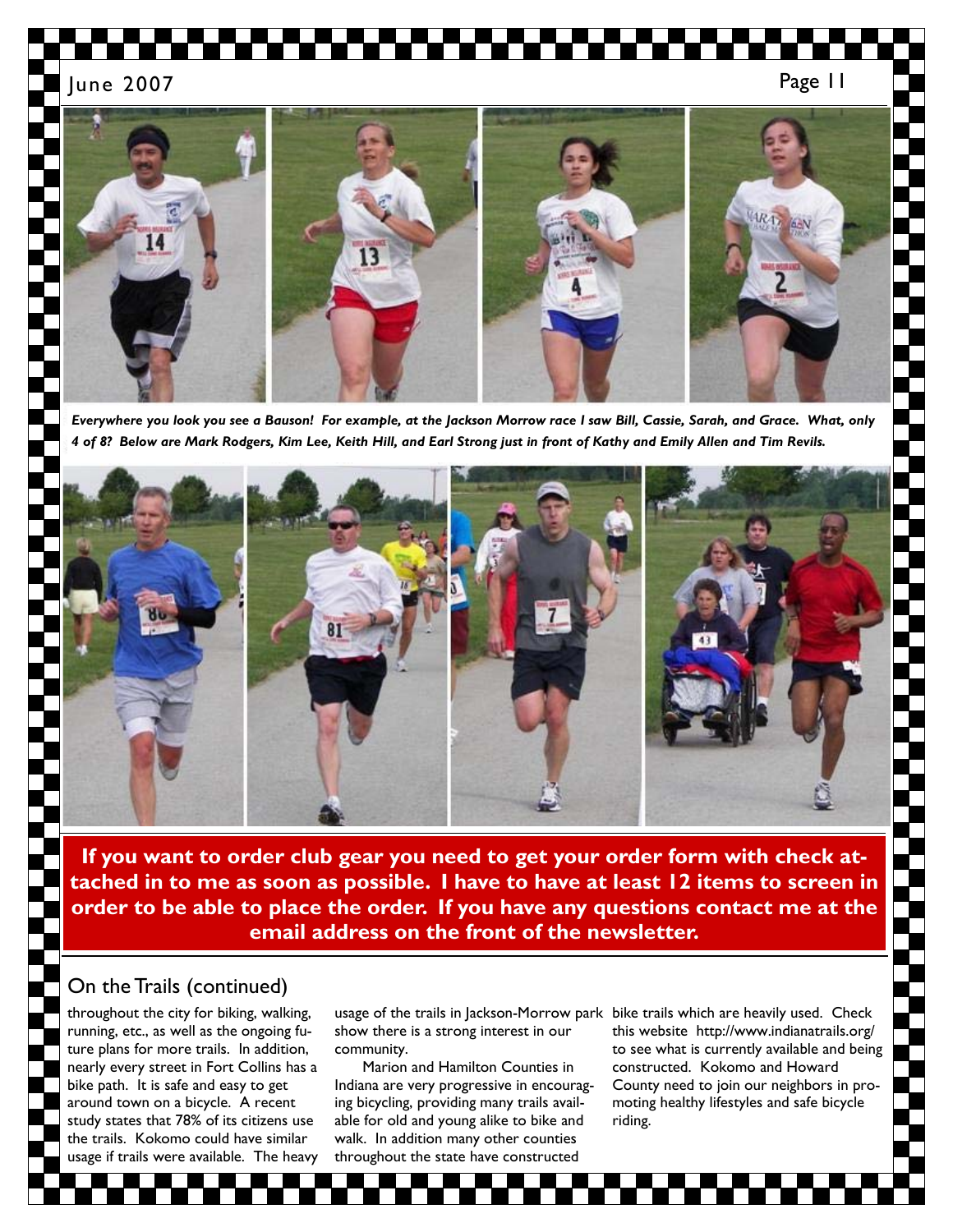### Race Results

Indianapolis Mini-marathon May 5, 2007 Downtown Indianapolis

1. Joseph Chirlee 1:04:04 1w. Janet Cherobon 1:16:01 46. Scott Colford 1:16:36 70. Dana Neer 1:18:27 245. Brian Reinhardt 1:25:13 409. William Irvin 1:28:30 461. Matt York 1:29:12 663. Mike Williams 1:32:29 669. Dan Lutes 1:32:32 679. Jesse Bauson 1:32:36 778. Christopher James 1:33:42 1274. Carla Yerkes 1:38:17 1313. Ron Moore 1:38:31 1431. Eric Mathew 1:39:20 1548. Heather Weber 1:39:53 2528. Earl Strong 1:44:54 2764. Mark Shorter 1:45:58 3104. B. Scott Riggle 1:37:20 3452. Mike Jones 1:48:43 3462. Don Gifford 1:48:44 3964. T.A. Weber 1:50:44 4033. Allison Irvin 1:51:00 4376. Carl Christenson 1:52:06 4473. Zach Overman 1:52:23 4475. Stephanie Overman 1:52:23 4531. Kaitlin Christenson 1:52:33 4688. Lorene Sandifur 1:53:04 4698. Mike Deardorff 1:53:05 5196. Darin Hollingworth 1:54:36 5307. Keith Hill 1:54:54 5636. Cheryl Marner 1:55:53 6110. Mitch Reeves 1:57:07 6251. Michelle Hollingsworth 1:57:26 6256. Sarah Bauson 1:57:26 6670. John Norris 1:58:28 6989. Kathy Bagwell 1:59:11 7051. Mark Rodgers 1:59:22 7480. Rebekah Kinney 2:00:31 7913. Mike Campbell 2:01:45 7977. Jordan Lee 2:01:56 8217. Amy Piazza 2:02:44 8286. Lisa Birkhimer 2:02:52 8531. Michael Graham 2:03:38 8824. Phil Leininger 2:04:30 8932. Steve Wand 2:04:50 9417. Roxane Burrous 2:06:11 9468. Tom Miklik 2:06:20 9913. Donny Smith 2:07:37 10193. Michael Lake 2:08:23 10523. Vern Graves 2:09:17 10971. Fred Chew 2:10:26 11011. Dave White 2:10:33 11015. Teresa Long 2:10:34 11638. Cassie Bauson 2:12:12 12018. Kim Anderson 2:13:14 12231. Justine Eads 2:13:51 12232. Mark Eads 2:13:51

12965. Patti Reinhardt 2:16:00 13565. Maureen Prentice 2:17:51 14293. Kim Lee 2:20:18 14027. Brent Marner 2:19:19 14411. Sarah Lee 2:20:40 14417. Lisa Jones 2:20:41 14944. Joyce Pennycoff 2:22:29 15893. Bill Bauson 2:25:57 16843. Dave Reinagle 2:29:29 16953. Russell Fox 2:30:00 17189. Tami Moore 2:31:00 17354. Debra Perkins 2:31:52 17901. Kevin Callaghan 2:34:24 18370. Mary Miller 2:36:44 18772. Rhenda Acton 2:38:44 19020. Shawn Mayfield 2:39:57 19282. Steve Inman 2:41:20 19998. John Wiles 2:45:53 20156. Sandy Knowland 2:46:37 20344. Brian Allen 2:47:51 20503. Darcie York 2:48:52 20740. Doug Mankell 2:50:21 21036. Rick Spencer 2:52:10 21152. Vicki Boles 2:52:55 21644. Jeanette Merritt 2:55:53 22101. Victoria Christenson 2:58:41 22221. Jerry Lambert 2:59:29 22222. Tim Taflinger 2:59:29 22386. Becky Christenson 3:00:34 22543. Emily Christenson 3:01:40 22788. Brianne Boles 3:03:16 23194. Sylvia Burgin 3:06:21 23223. Melvin Hobbs 3:06:36 23369. Raye Jean Swinehart 3:07:36 23583. Robin Michael 3:09:06 23689. Charles Johnson 3:09:59 24178. Jane Inman 3:13:31 24598. Trudy Pierce 3:16:28 24607. Susan Gerhart 3:16:32 25433. Cara Lee 3:22:09 25442. Sylvia Bledsoe 3:22:10 25912. Judy Smith 3:25:58 25917. Rocky Smith 3:25:58 26214. Andrew Swinehart 3:28:04 26220. Ken Swinehart 3:28:07 26719. Shannon Reinagle 3:32:03 26721. Kelly Wright 3:32:04 28171. Pat Robertson 3:47:23 28220. Mark Webster 3:48:01 28221. Nick Webster 3:48:01 105 Club Kokomo Finishers 29213 Finishers Indianapolis 500 5k May 5, 2007 Indianapolis, IN 1. Kyle Overway 17:04 1w. Pamela Mertz 18:29

571. Ryan Bagwell 28:06 2183. Debbie Riffe 44:42 2185. Amanda Pena 44:43 2580. Cindy Sanders 48:59 2590. Jackie Sanders 49:05 2909. Barb Hobbs 51:39 3118. Bruce Savage 53:12 3119. Carol Savage 53:13 8 Club Kokomo Finishers 3549 Finishers

Norris Insurance 4 Mile Run & 5K Walk Saturday, May 19, 2007 Jackson Morrow Park Kokomo, IN

#### Run

 1. B. J. Needler 21:49 2. Dana Neer 22:34 7. Brian Reinhardt 24:33 10. Matt York 25:32 12. Joe Rangel 26:28 14. Al Hochgesang 27:05 15. Eric Mathew 27:41 17. Scott Riggle 27:50 21. Brittiani Gillem 28:34 1st Female 22. Earl Strong 28:45 23. Michael Graham 28:54 25. Mark Shorter 30:00 26. Keith Hill 30:09 27. Michelle Hollingsworth 30:16 29. Darin Hollingsworth 30:27 30. Ricke Stucker 30:40 32. Sarah Bauson 31:09 33. Roxane Burrous 31:31 34. Mike Deardorff 31:32 35. Lorene Sandifur 31:46 36. Kim Lee 32:20 37. Don Rogers 32:23 38. Grace Bauson 32:24 39. Stan Shuey 32:24 40. Laura Bauson 32:26 42. Kathy Bagwell 32:40 43. Rebekah Kinney 32:40 46. Mark Rodgers 33:45 47. Kaleb Hollingsworth 33:51 49. Ken Swinehart 33:51 54. Cassie Bauson 34:43 55. Phil Leininger 35:04 56. Joshua Revils 35:10 57. Jerry Meiring 35:18 58. Karen Bush 35:21 59. Sarah Lee 35:29 60. Michael Lake 35:29 61. Joyce Pennycoff 35:45 62. Vern Graves 35:46 63. Bill Bauson 36:02 64. Charlie Skoog 36:28 65. Jillian Weaver 36:45 66. Donny Smith 36:48

- 67. Rhenda Acton 36:48
- 68. Ryan Bagwell 37:15
- 69. Dale Sullivan 38:07 72. Vicki Boles 38:46 73. Bill Heck 38:54 74. Lisa Jones 39:12 78. Robin Cole 42:44 79. Robert Cupp 44:19 80. Darcie York 44:32 81. Geana Moore 44:33 83. Katie Hollingsworth 44:50 85. Holly Hurlburt 53:13 85 Finishers Walk 1. Rick Spencer 32:17 2. Mary Miller 32:17 1st Female 3. Steve Inman 33:24 5. Amanda Pena 34:43 6. Tim Taflinger 35:11 7. Rocky Smith 37:24 8. Jerry Lambert 39:07 9. Jane Inman 39:17 10. Raye Jean Swinehart 39:23 11. Brian Allen 39:40 13. Sylvy Bledsoe 40:07 15. Cara Lee 40:38 16. Debbie Riffe 40:43 17. Nicholas Allen 41:10 18. Judy Smith 41:15 19. Sylvia Burgin 41:20 22. Diana Brown 44:43 23. Tim Revils 45:35 24. Emily Allen 47:42 25. Kathy Allen 47:42 26. Jackie Sanders 48:11 27. Cynthia Sanders 48:13 30 Finishers 13th Annual Composers Classic May 26, 2007 Kokomo, IN 5K run 1. B.J. Needler 16:28 3. Dana Neer 17:18 5. Byron Bundrent 17:33 8. Waverly Neer 18:06 1st woman 12. Matt York 19:01 15. Brandon Sheline 19:56 17. Robyn Pagington 20:14
- 18. Joe Rangel 20:17
- 19. Al Hochgesang 20:31
- 20. Scott Riggle 20:41
- 21. Eric Matthew 20:52
- 23. Justin Ashcraft 21:30
- 26. Earl Strong 21:54
- 27. Michael Graham 21:59
- 29. Heather Weber 22:26
- 30. Keith Hill 22:31
	- 31. Mark Shorter 22:44
	- 32.Michelle Hollingsworth 23:03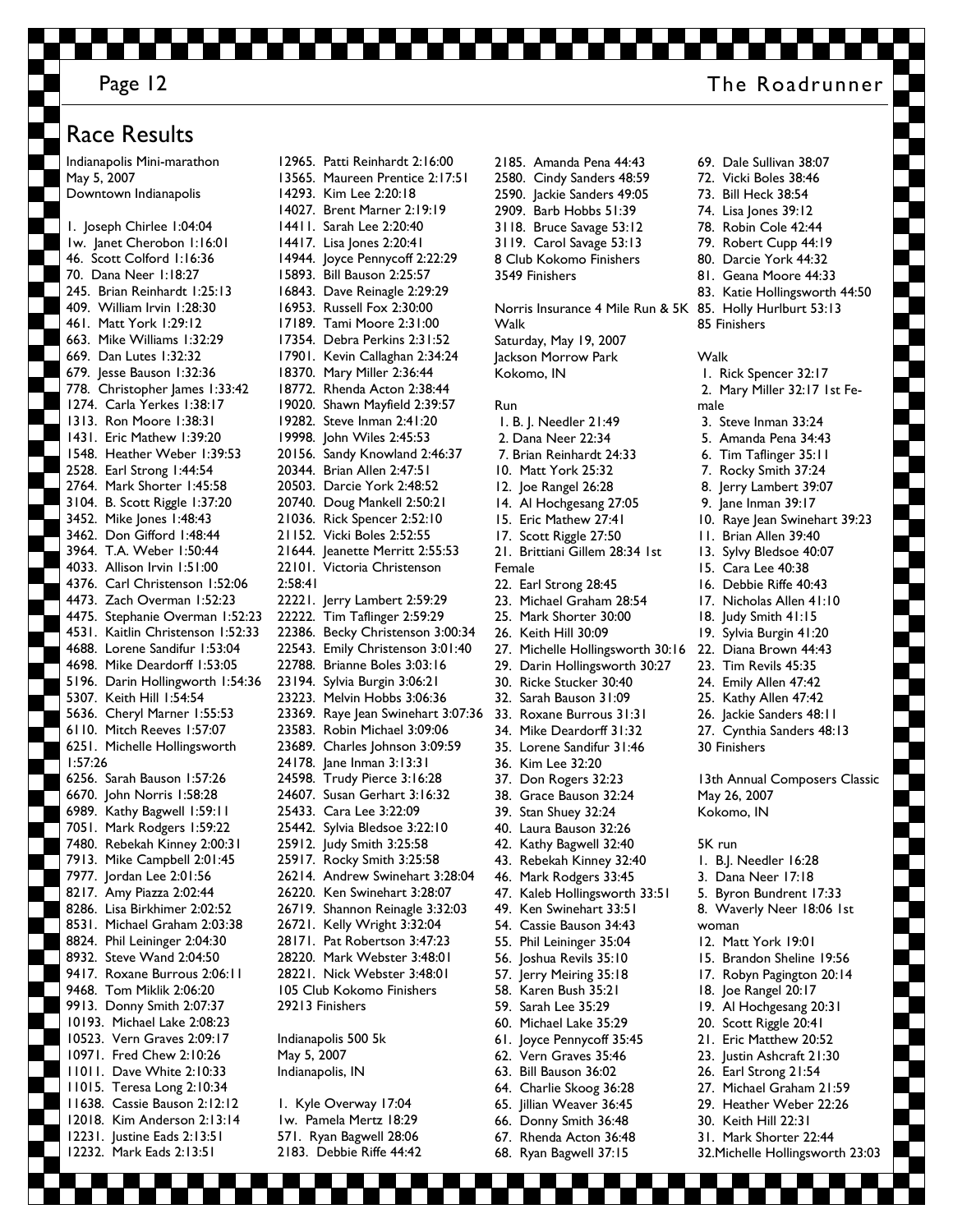### Page 13 June 2007

## Race Results (continued)

- 34. Donnie Smith 23:26 35. Ricke Stucker 23:30 36. Allison Irvin 23:33 37. T.A. Weber 23:41 38. Mike Deardorff 23:58 39. Josh Revils 24:06 40. Lorene Sandifur 24:08 41. Ken Swineheart 24:14 42. David Hughes 24:20 43. Kathleen Bagwell 24:21 44. Rebekah Kinney 24:25 46. Greg Townsend 24:43 47. Jenn Elliot 24:44 50. Vern Graves 25:04 51. Jerry Meiring 25:07 52. John Norris 25:18
- 53. Mark Rodgers 25:19
- 56. Shannon Reinagle 25:39
- 58. Sarah Lee 25:42
- 59. Iillian Weaver 25:43
- 64. Phil Leininger 26:37
- 65. Ryan Bagwell 26:38
- 66. Karen Bush 27:07
- 67. Michael Lake 27:10 68. Joyce Pennycoff 27:12
- 72. Riley Case 28:02
- 74. Rhenda Acton 28:10
- 76. Robin Tetrault 29:03
- 77. Lisa Jones 29:09
- 79. Sam Williamson 29:39
- 81. Darcie York 30:28
- 82. Christine Willaimson 30:31
- Weekly Fun-mile Results

Club Kokomo Weekly Fun Mile Wednesday, May 9, 6:00 PM Highland Park Walk/Bike Path

- 1. Lisa Thompson 6:39 2. Tim Taflinger II 6:48 3. Justin Taflinger 6:50 4. Jerry Warner 7:14 5. Kailee Taflinger 8:26 (1st woman) 6. Jerry Lambert 10:35 (1st Walker) 7. Andrea Eckelbarger 10:48 8. Jennifer Sinka 12:28 9. Sylvia Burgin 14:25 10. Larry DeWitt 14:29 11. Myron DeWitt 14:30 12. Ethan Kinney 14:31 13. Rebekah Kinney 14:33 14. Grace Bagwell 14:39 15. Kathy Bagwell 14:40 16. Dona Smith 14:45 17. Donny Smith 14:46 18. Graham Bagwell 20:37 19. Ersie Livingston 20:37 Club Kokomo Weekly Fun Mile Wednesday, May 16, 6:00 PM Highland Park Walk/Bike Path 1. Dan Lutes 5:59 2. James "Roadrunner" Bruss 6:17 3. Lisa Thompson 6:43 (1st
- woman) 4. Jerry Warner 7:05 5. Tim Taflinger II 7:06 6. Justin Taflinger 7:10 7. Hannah Moore 7:38 8. Ron Moore 7:39
- 9. Greg Sumpter 7:59
- 10. Mike Stader 8:06 11. Kailee Taflinger 8:20
- 12. Mark Webster 9:08
- 13. Lisa Jones 9:36 14. Andrea Eckelbarger 10:34
- 15. Lauryn Conner 10:39.4 16. Mary Miller 10:39.9 (1st
- walker)
- 17. Ethan Kinney 10:54.6
- 18. Natalie Conner 10:54.9
- 19. Jennifer Sinka 11:53
- 20. Sylvia Burgin 13:47
- 21. Sherry Thompson 13:49
- 22. Larry DeWitt 14:28
- 23. Myron DeWitt 14:29 24. Grace Bagwell 15:54
- 25. Rebekah Kinney 15:55
- 26. Graham Bagwell 19:40
- 27. Ersie Livingston 19:41
- 28. Kathy Bagwell 19:42

Club Kokomo Weekly Fun Mile Wednesday, May 23, 6:00 PM Highland Park Walk/Bike Path

- 1. Jeff Kuczera 5:39
- 2. Brandon Sheline 5:45
- 3. James Bruss 6:09
- 4. Kent Hansen 6:37
- 5. Lisa Thompson 6:44 ( 1st
- woman) 6. Tim Taflinger 6:53
- 7. Justin Taflinger 6:54
- 8. Kathy Bagwell 6:59
- 9. Jerry Warner 7:06
- 10. James Shuck 7:49
- 11. Mike Stader 7:51
- 12. Joshua Kuczera 8:26
- 13. Kailee Taflinger 8:28
- 14. Bryan Bates 8:29
- 15. Dave Nelson 9:57
- 16. Andrea Eckelbarger 10:36
- 17. Mary Miller 10:40 (1st walker)
- 18. Sylvia Burgin 11:48
- 83. Robin Cole 32:09
- 84 . Jeanette Merritt 32:44
- 86. Katie Hollingsworth 32:54
- 87. Robert Cupp 32:56
- 89. Anna Dollens 33:45
- 94. Dona Smith 38:57
- 
- 95 Finishers

#### 5K Walk

- 1. Keith McAndrews 32:59
- 2. Mary Miller 33:29 1st woman 21. Kathy Allen 46:28
- 3. Steve Inman 34:28
- 4. Tim Taflinger 34:45
- 5. Amanda Pena 35:04
- 6. Rocky Smith 37:50
- 7. Robin Michael 38:04
- 19. Lauren Conner 12:41
- 20. Ethan Kinney 12:42 21. Rebekah Kinney 12:43
- 22. Sherry Thompson 13:20
- 23. Larry Causey 13: 34
- 24. Natalie Conner 15:17
- 25. Nathan Conner 15:17
- 26. Teighlor Trine 17:32
- 27. Renee Murphy 17:33
- 28. Mindy Tetrault 17:34
- 29. Ersie Livingston 20:01
- 30. Graham Bagwell 20:02
- 31. Grace Bagwell 20:02

Club Kokomo Weekly Fun Mile Wednesday, May 30, Noon Highland Park Walk/Bike Path

- 1. Donny Smith 6:48
- 2. Roxane Burrous 7:14
- 3. Ryan Bagwell 7:38
- 4. Rhenda Acton 8:35
- 5. Dona Smith 10:26
- 8. Sylvia Beldsoe 38:55 9. Brian Allen 39:53
- 
- 10. Jane Inman 40:02
	- 11. Raye Jean Swineheart 40:47
	- 12. John McGinty 40:48
	- 13. Milt Brown 41:15
	- 14. Sylvia Burgin 41:19
	- 15. Debbie Riffe 41:23 16. Judy Smith 42:11

20. Diana Brown 44:46

22. Emily Allen 46.28 23. Tim Revils 47:19 24. Jackie Sanders 48:38

6:00 PM Race

woman)

walker)

1. Tim Taflinger 6:12 2. Lisa Thompson 6:42 (first

3. Justin Taflinger 6:57 4. Allison Irvin 7:01 5. Jerry Warner 7:02 6. Greg Sumpter 7:19 7. Mike Stader 7:56 8. Robin Tetrault 8:38 9. Kailee Taflinger 9:37 10. Griffin Irvin 9:54 11. Ray Tetrault 9:55 12. Mary Miller 10:40 (first

13. Andrea Echelbarger 11:00 14. Sherry Thompson 12:48 15. Ethan Kinney 14:11 16. Rebekah Kinney 14:12 17. Grace Bagwell 17:54 18. Ersie Livingston 20:54 19. Graham Bagwell 20:56 20. Kathy Bagwell 20:57

> *Al Hochgesang and Lisa Jones compete at the Jackson Morrow race. A total of 115 runners and walkers competed on a beautiful day.*

24 Finishers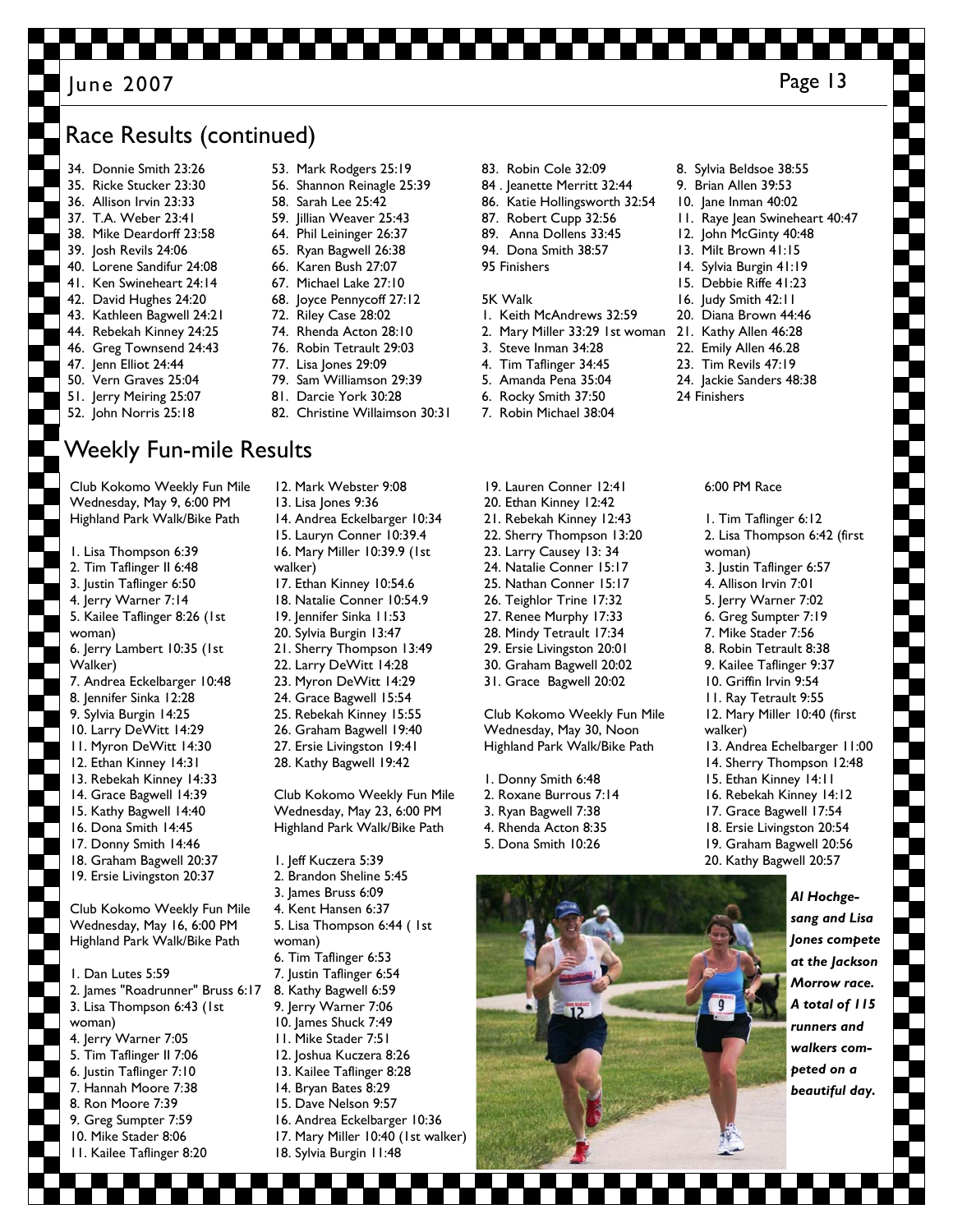### Page 14 The Roadrunner

# Points Standings

**Races scored include the JN Amboy, Ultimate Challenge, Old Ben, Race for the Cure, JN Jackson Morrow, Composer Classic and any one marathon, half-marathon or volunteer.** 

Runners

Women

### 0-12 Victoria Christenson 1-20H

#### 13-19

Sarah Lee 5-82H Amber Longwith 3-42 Laura Bauson 2-40 Vanessa Lorenz 2-27 Katie Hollingsworth 2-22 Katie Christenson 1-20H Emily Christenson 1-20H Waverly Neer 1-20

#### 20-24

Holly Hurlburt 3-52 Sarah Bauson 2-40H Stephanie Overman 1-20H Grace Bauson 1-15

#### 25-29

Kathleen Bagwell 6-107H Allison Irvin 6-100H Rebekah Kinney 4-62H Jillian Weaver 4-41 Karen Bush 3-32 Shannon Reinagle 2-30H Brianne Boles 1-20H Justine Eads 1-20H Kelly Wright 1-20H

### 30-34

Darcie York 5-85H Jeanette Merritt 5-77H Amy Piazza-Graves 2-40H Geana Moore 2-25 Robyn Pagington 1-20 Dona Smith 1-10

#### 35-39

Heather Weber 5-90H Lisa Jones 4-70H Lisa Birkhimer 2-30H Teresa Long 1-20H Tami Moore 1-20H Gina Sheets 1-20M

#### 40-44 Michelle Hollingsworth 5- 100H Patti Reinhardt 4-70MH Kim Anderson 1-20H

45-49 Cassie Bauson 4-75H Carla Yerkes 1-20H 50-54 Lorene Sandifur 6-110H Robin Tetrault 5-80MH Christine Williamson 3-47 Vicki Boles 2-35H Robin Cole 3-32 Debra Perkins 1-20H

Roxane Burrous 2-40H Cheryl Marner 2-30H Sandy Knowland 1-20H Maureen Prentice 1-20H

55-59 Joyce Pennycoff 6-120H Rhenda Acton 6-95H Kathie Barnett 1-10 Barb Wand 1-10 Anne Wiles 1-10 Shirley Wilson 1-10

60-64 Susan Gerhart 2-40H Doris Griffith 1-20V Trudy Pierce 1-20H

#### Men

0-12 Joshua Revils 4-80 James Longwith 2-30 Nicholas Webster 1-20H

#### 13-19

Jordan Lee 2-40H Jesse Bauson 2-35H Carl Christenson 1-20H Kaleb Hollingsworth 1-20 Tony Robinette 1-20 Brandon Sheline 1-20 Andrew Swinehart 1-20H Sam Williamson, Jr. 1-20 Peter Bauson 1-12 Keith Bauson 1-10

20-24 Justin Ashcraft 2-40 Kevin Callaghan 1-20H Zach Overman 1-20H

25-29 Seth Daugherty 1-20 Mark Eads 1-20H Nathan Hovermale 1-15

30-34 Matt York 6-105H

Keith Hill 5-77H William Irvin 4-70H Rylan Bagwell 5-64 Christopher James 3-50H David Reinagle 2-32H Ryan Hanlon 2-18

35-39 Vernon Graves 6-87H Scott Colford 4-80MH T.A. Weber 5-66H Michael Lake 5-64H Scott Riggle 3-60H Donny Smith 3-45H Jeff Kuczera 1-20 Mitch Reeves 1-20H Travis Sheets 1-20H

#### 40-44

Dana Neer 5-100H Brian Reinhardt 5-85MH Michael Graham 6-79H Dan Lutes 3-60MH Ron Moore 4-57H Darin Hollingsworth 4-51H Mike Williams 2-30H Shawn Mayfield 1-20H Mark Webster 1-20H Don Rogers 1-9

#### 45-49

Eric Mathew 7-109MH Kim Lee 5-80H Ken Swinehart 6-78H Al Hochgesang 4-65 Mark Rodgers 4-49H Byron Bundrent 2-40 Bill Bauson 2-28H Mike Jones 1-20H Brent Marner 1-20H Ray Tetrault 1-20VH

50-54 Earl Strong 6-115H Mark Shorter 6-92H Mike Deardorff 7-83H Greg Townsend 6-74H Michael Campbell 2-40H Don Gifford 2-40H Dave White 2-30H Russ Hovermale 2-28 Jerry Meiring 3-28

55-59 Ricke Stucker 6-95 Tom Miklik 4-62H Joe Rangel 3-60 Fred Chew 3-50H

Charlie Skoog 4-45 Phil Leininger 3-44H Steve Wand 2-30H John Wiles 2-30H Steve Kilcline 2-21

60-64 Sam Williamson, Sr. 3-47 David Hughes 3-45 Doug Mankell 2-35H Bill Barnett 2-30 Walter Brown 2-30

#### 65-69 Stan Shuey 4-70 John Norris 3-60H Dale Sullivan 3-50 Charles Johnson 1-20H Darrell Pennycoff 1-12

70+ Bill Heck 4-80V Robert Cupp 4-60 Riley Case 1-20

Walkers

### Women

49- Mary Miller 6-110H Amanda Pena 6-95VH Jane Inman 6-82H Raye Jean Swinehart 6- 72H Debbie Riffe 6-68V Cara Lee 2-29H Emily Allen 3-23 Becky Christenson 1-20H 50+ Sylvy Bledsoe 5-100H Sylvia Burgin 7-99H Judy Smith 7-96H Pat Robertson 4-49H Cynthia Sanders 4-45V Kathy Allen 3-27 Diana Brown 2-20 Diane Gifford 1-20 Angela Lorenz 2-20

### Men

49- Steve Inman 5-100H Brian Allen 4-70H Tim Revils 3-37

### Nicholas Allen 1-12

50+ Keith McAndrews 6- 102MH Rick Spencer 5-100H Tim Taflinger 7-92H Rocky Smith 7-80H Jerry Lambert 5-72HV Jackie Sanders 6-57V Robin Michael 3-38H Russell Fox 2-35H Melvin Hobbs III 1-20H Milt Brown 2-16 Toney Lorenz 2-13 John McGinty 1-9



*Neither rain, nor sleet, nor snow, nor gloom of night……….uh, excuse me, I got carried away there.* 

*Really this is just Milt Brown doing what it takes to complete a wet and soggy Composer Classic 5k..*